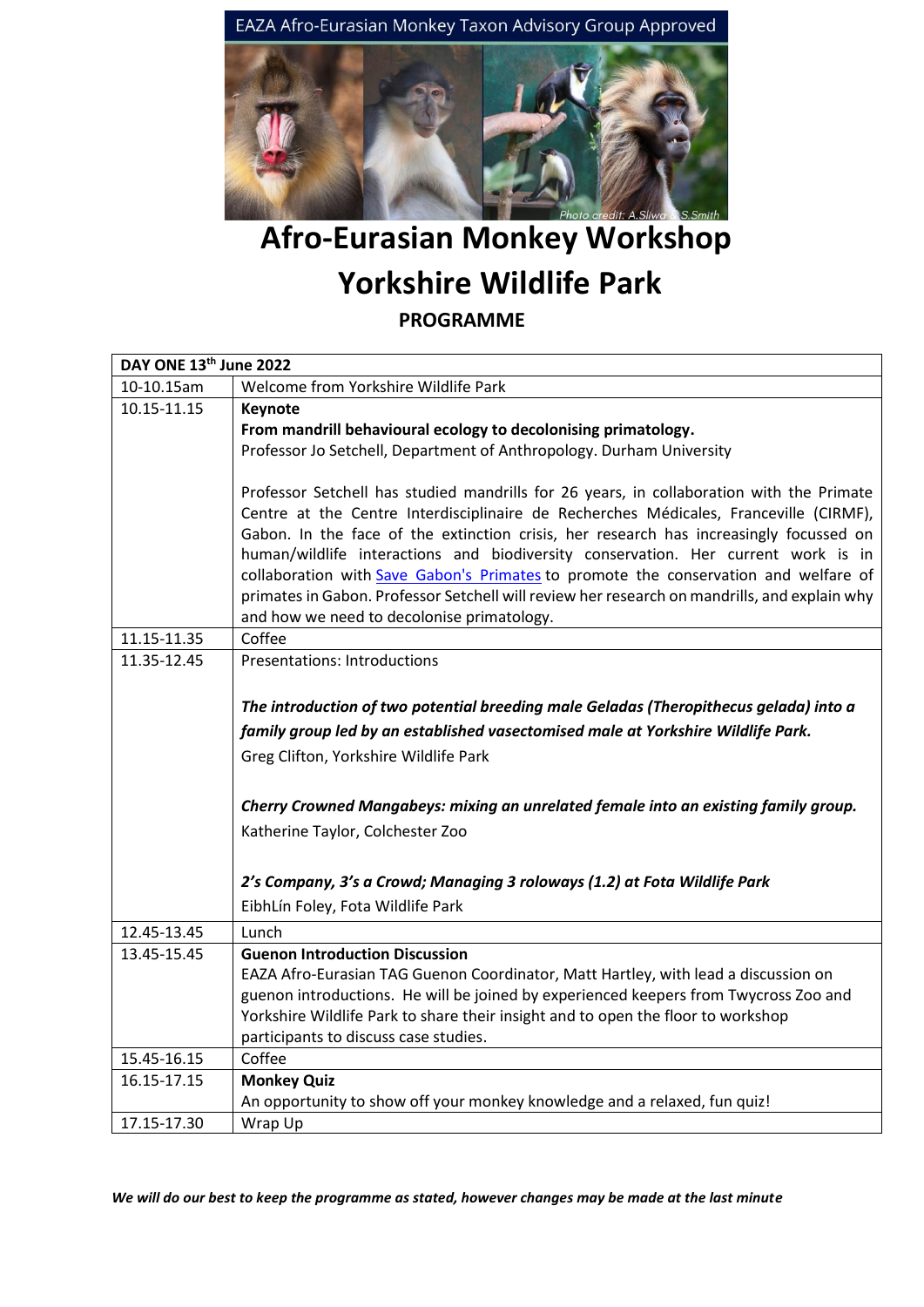

| DAY TWO 14th June 2022 |                                                                                            |
|------------------------|--------------------------------------------------------------------------------------------|
| 10-10.15               | Welcome from Afro-Eurasian Monkey EAZA TAG Vice Chair                                      |
| 10.15-11.15            | <b>Keynote</b>                                                                             |
|                        | <b>Breed &amp; Cull Population Management in Zoos</b>                                      |
|                        | Dr Holly Farmer, Wild Planet Trust.                                                        |
|                        |                                                                                            |
|                        | Dr Farmer manages the zoo-based research conducted at both Paignton Zoo and Living         |
|                        | Coasts. Her work involves supervising students from BSc and MSc courses in undertaking     |
|                        | research, for which she is interested in a wide range of fields including animal behaviour |
|                        | and welfare, bioacoustics and the role of zoos in captive breeding. Dr Farmer is the EEP   |
|                        | (Endangered Species Programme) coordinator for the Critically Endangered Sulawesi          |
|                        | crested black macaque (Macaca nigra) and supports staff members who coordinate             |
|                        | captive breeding programmes for a range of species at WWCT sites.                          |
| 11.15-11.35            | Coffee                                                                                     |
| 11.35-13.05            | <b>Presentations: Population Management</b>                                                |
|                        | The impact of female contraception for population management on behaviour and              |
|                        | social interactions in a captive troop of Guinea Baboons Papio papio                       |
|                        | Tabitha Taberer, Jasmine Rowbotham. Yorkshire Wildlife Park                                |
|                        |                                                                                            |
|                        | <b>Baboons on the move</b>                                                                 |
|                        | Luca Morino, Paris Zoo, Menagerie JDP, MNHN                                                |
|                        |                                                                                            |
|                        | Like buses! - The successful breeding of mandrills (mandrillus sphynx) at Chester Zoo      |
|                        | after a 10 year wait.                                                                      |
|                        | James Star, Chester Zoo.                                                                   |
|                        |                                                                                            |
|                        | Influence of social management on reproduction success in European guenons                 |
|                        | Matt Hartley, Zoo and Wildlife Solutions                                                   |
| 13.05-14.05            | Lunch                                                                                      |
| 14.05-15.35            | <b>Presentations: Conservation</b>                                                         |
|                        | Reintroduction of captive born animals to the wild. Javan Gibbons and Javan Langurs.       |
|                        | Simon Jeffrey, Port Lympne Hotel and Reserve and the Aspinall Foundation                   |
|                        |                                                                                            |
|                        | <b>Barbary Macaques in The Rif Mountains of Morocco: Conservation in Action</b>            |
|                        | Dr Sian Waters, Barbary Macaque Conservation Awareness                                     |
|                        | West African Primate Conservation Action - the One Plan Approach to primate                |
|                        | conservation.                                                                              |
|                        | Andrea Dempsey, WAPCA.                                                                     |
|                        |                                                                                            |
|                        | The Long-Tailed Macaque: Misunderstood and Under Threat                                    |
|                        | Rebecca Sweet, The Long-Tailed Macaque Project                                             |
| 15.45-16.15            | Coffee                                                                                     |
| 16.15-17.15            | <b>Tour of Primate Section</b>                                                             |
| 17.15-17.30            | Wrap Up                                                                                    |

*We will do our best to keep the programme as stated, however changes may be made at the last minute*